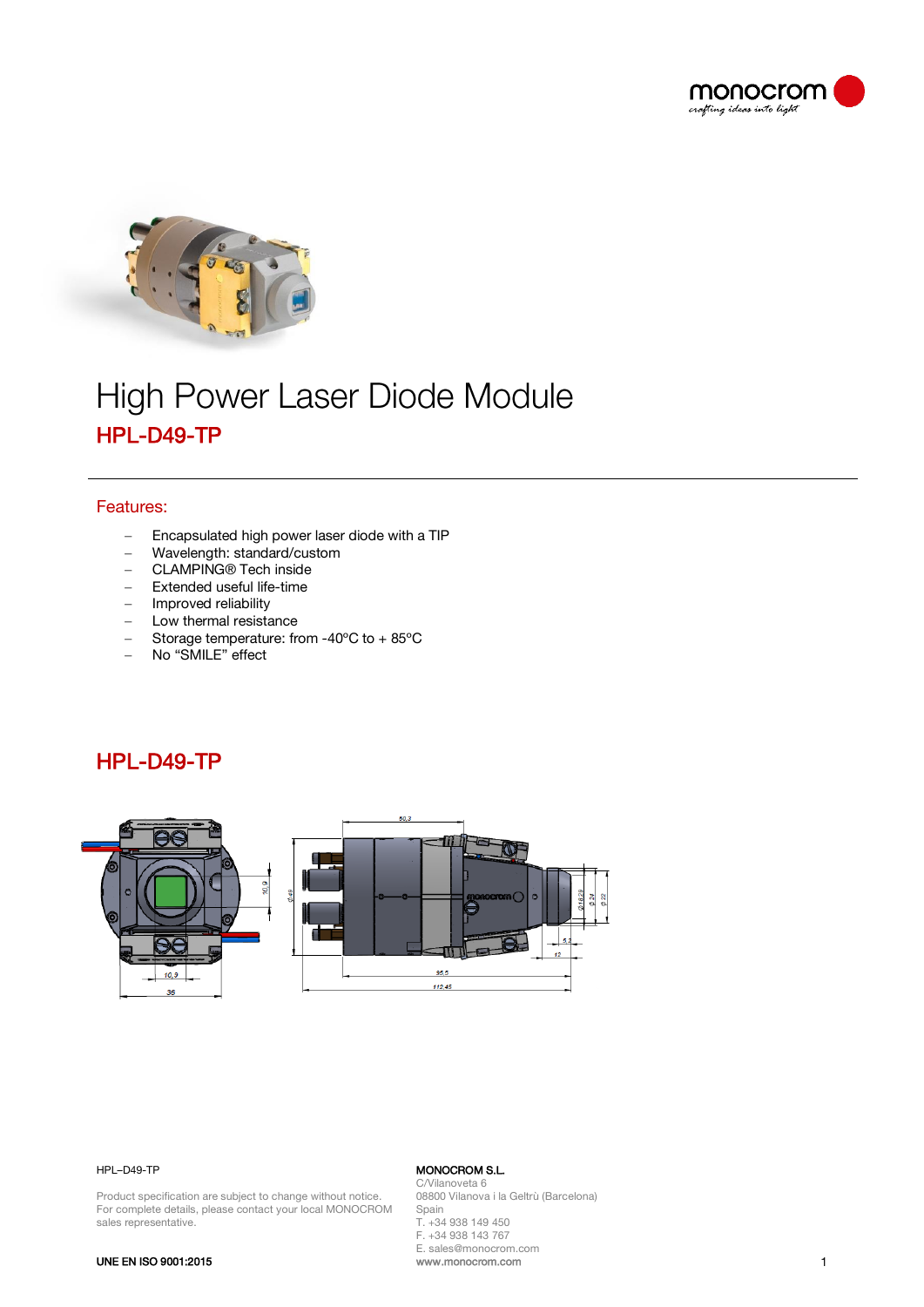### HPL-D49-TP I TECH Specifications

| <b>Laser Parameters</b>                      |                                          |        |
|----------------------------------------------|------------------------------------------|--------|
| Type                                         | Conductively cooled stack                |        |
| Wavelength [nm]                              | 760                                      | 1060   |
| Wavelength tolerance [nm]                    | ±20                                      | ±20    |
| Output power per bar [W]                     | 200                                      | 250    |
| Operating current, lop [A]                   | 180                                      | 225    |
| Threshold current, lop [A]                   | $<$ 20                                   | $<$ 25 |
| Voltage @ connectors(1), V [Vdc]             | $<$ 24                                   |        |
| <b>Module</b>                                |                                          |        |
| Output power [W]                             | 2400                                     | 3000   |
| Coolant flow [I/min]                         | $1 - 2$                                  |        |
| Coolant pressure [bar]                       | $2.5 - 3.5$                              |        |
| Coolant <sup>(2)</sup>                       | 90% Distilled water + 10% ethyleneglycol |        |
| Electrical connections                       | Threads M3                               |        |
| Water connections                            | Water fittings for Ø3mm tube             |        |
| Weight [g](3)                                | < 650                                    |        |
| Laser class product (EN-60825)               | $\overline{4}$                           |        |
| Package dimensions (ØxL) [mm] <sup>(4)</sup> | 49 x 112.5                               |        |
| Expected lifetime <sup>(5)</sup>             | $108$ pulses                             |        |
| <b>Additional Parameters</b>                 |                                          |        |
| Output window                                | 1 $cm2$                                  |        |
| External window material                     | Sapphire                                 |        |

1. Voltage from the power supply must be higher, as due to high current there will be a voltage drop in the cables.

2. Coolant temperature measured at 20ºC.

3. Including the enclosure.

4. Maximum peak power.

5. Reduced life time if use in conflict to the nominal operational conditions

### HPL–D49-TP

### MONOCROM S.L.

Product specification are subject to change without notice. For complete details, please contact your local MONOCROM sales representative.

C/Vilanoveta 6 08800 Vilanova i la Geltrù (Barcelona) Spain T. +34 938 149 450 F. +34 938 143 767 E. sales@monocrom.com www.monocrom.com 2

UNE EN ISO 9001:2015